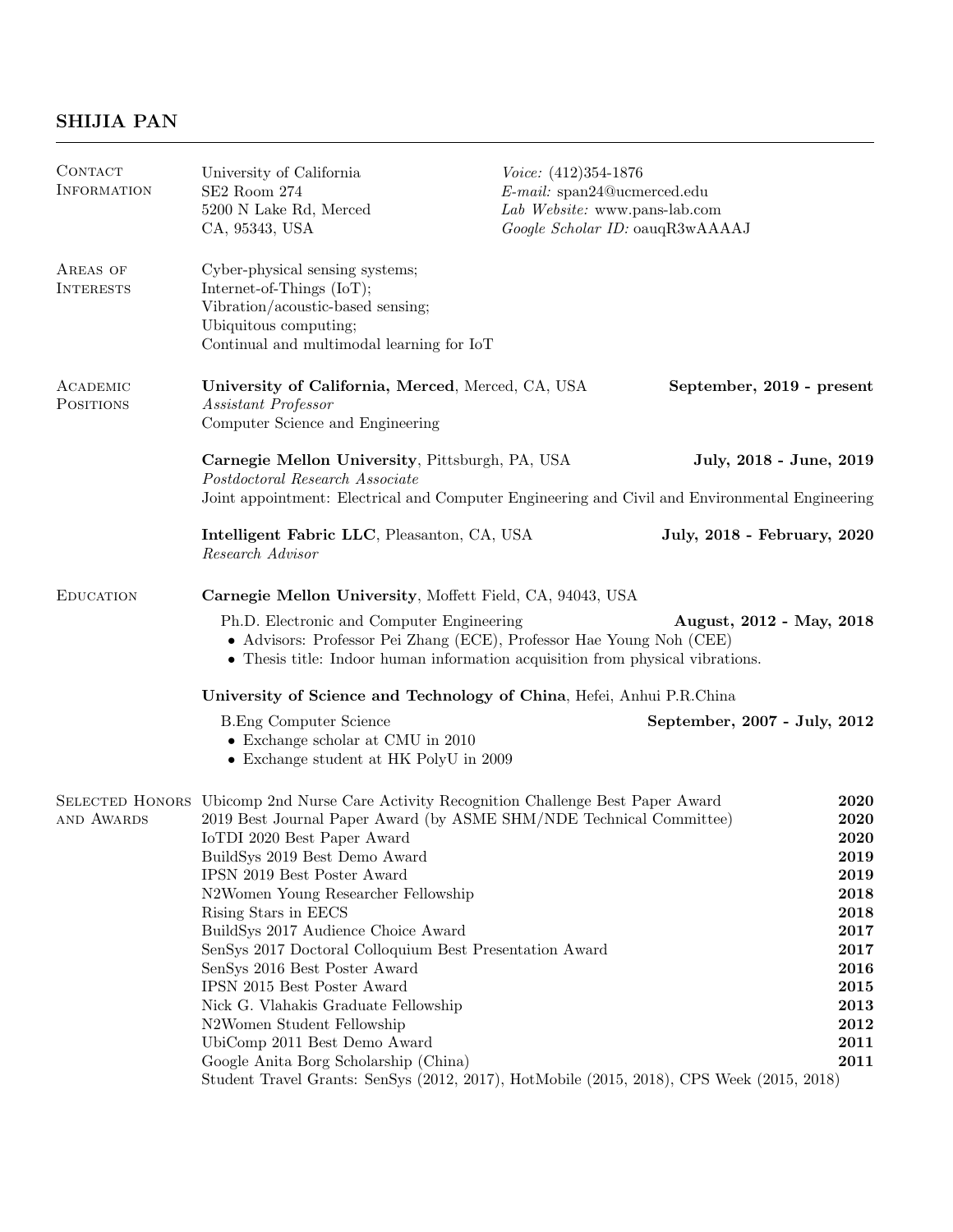**SELECTED RESEARCH** PROJECTS

### Sense for Less: Physics-Informed Cyber-Physical Sensing Augmentation 2019-

University of California, Merced

My role: PI

This project presents a transdisciplinary framework to assess and adapt cyber-physical systems (CPS) and Internet-of-Things (IoT) systems in real-world deployments, aiming to systematically enhance their information inference accuracy and reduce the required resources (cost, labor, labeling, data). For CPS/IoT systems relying on real-world sensor data to realize decision making, sensing (data acquisition) quality directly affects the information representative as well as the model accuracy in various applications. We combine physical and data-driven knowledge to design metrics and methods to assess the acquired sensor data quality for particular sensing tasks. The task-oriented sensing quality assessments are used for:

- Collaboratively sensing system adaptation to optimize data quality by adapting the deployment configuration and to reduce resources needed.
- Enable easy installation and maintenance of the smart systems and large scale deployments through shared context observe by multimodal systems.
- Fair dataset quality comparison for system performance evaluation and datasets sharing.

#### Continual Cross-modal Learning for IoT Systems 2019-

University of California, Merced

#### My role: PI

The heterogeneity of cyber-physical systems brings challenges and opportunities for various applications. Our goal is to explore new methods to combine the complementary characteristics of multiple sensing modalities, especially between infrastructural and mobile sensing, for accurate fine-grained learning with limited (labeled) data.

• Application 1: Elderly In-home Long-term Monitoring.

Monitoring older adults' walking patterns and analyzing their fall risk is essential for fall prevention. Prior technologies such as computer vision or audio sensing raise privacy issues for long-term home monitoring scenarios. We look into an alternative solution through structural (e.g., floor) vibration (infrastructural sensing) and wearables (mobile sensing). By utilizing their complementary sensing properties and shared context, we can obtain high-fidelity data for older adults' information learning and modeling.

• Application 2: Autonomous Retail.

We utilize the complementary characteristics of multiple sensing modalities including computer vision, weight, and location information of the items to achieve accurate autonomous retail and store inventory management.

#### Indoor Human Information Acquisition from Physical Vibration 2013-2019 Carnegie Mellon University

Advisors: Professor Pei Zhang, Professor Hae Young Noh

#### My role: initiating and leading the project

A smart building's ability to gather information about its occupants (number, location, identity, etc.) is essential to the new generation of smart building applications, such as energy management, space management, etc. Our system utilizes measurements of structural vibrations to sense indoor pedestrian information. A number of challenges appear when exploring human-induced structural vibration, and I focus on combining physical and data-driven knowledge to guide sensing and learning. To be more specific, I explore the following aspects:

- Sensing System Obtaining high fidelity vibration signals for human information learning is challenging due to the rapid change of human footstep locations. Utilizing the model of human movement in a space to predict the optimal hardware setting for human vibration sensing allows us to obtain high resolution and low distortion human-induced vibration signals.
- Signal Characterization Humans interact with structures in various ways which may induce different types of waves (e.g., impact, friction). Understanding the wave properties allows us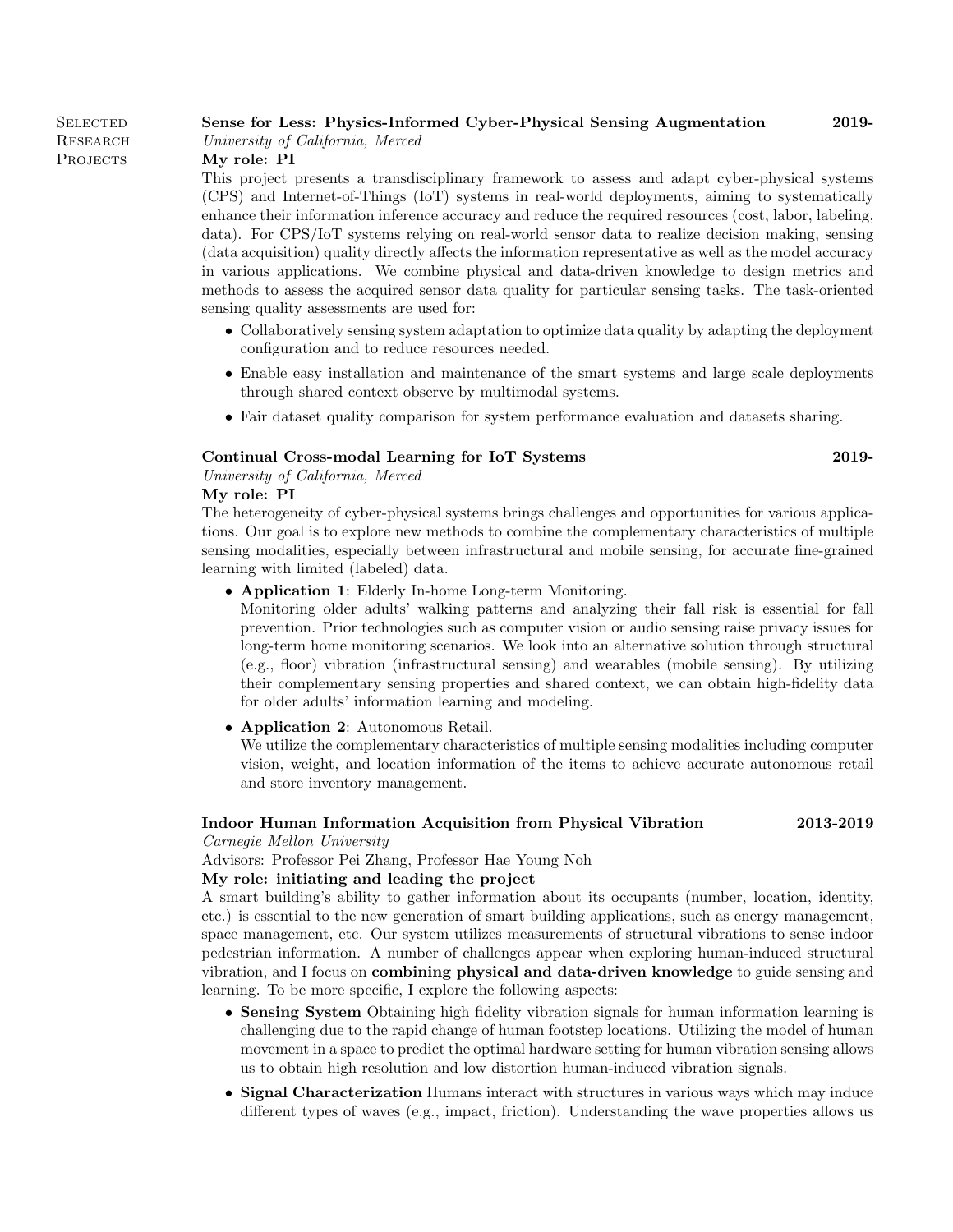to extract the signal characteristics accurately.

|                               | • Information Learning/Inferring Human-centric sensing and learning face a challenge in<br>getting labeled data for different sensing conditions. However, the data distribution change<br>is correlated with physical phenomena that can be measured. Utilizing transfer learning iter-<br>atively guided by these physical measurements allows high prediction accuracy through each<br>iteration while covering a large range of data distribution changes. |  |  |
|-------------------------------|----------------------------------------------------------------------------------------------------------------------------------------------------------------------------------------------------------------------------------------------------------------------------------------------------------------------------------------------------------------------------------------------------------------------------------------------------------------|--|--|
| <b>GRANTS</b>                 | Academic Senate Faculty Research Grants Program (\$10,000, sole-PI).<br>2021-2022<br>"TeethVib: Detecting Teeth Ill-Fitting Through Mouth-Guard Vibration Sensing".                                                                                                                                                                                                                                                                                            |  |  |
|                               | CITRIS Seed Funding Program Award (\$29,000, total \$60,000, Co-PI).<br>2021-2022<br>"Data-Driven Fall Prevention Intervention for Older Adults".                                                                                                                                                                                                                                                                                                              |  |  |
| <b>JOURNAL</b><br>PUBLICATION | Note: primarily advised students are underlined                                                                                                                                                                                                                                                                                                                                                                                                                |  |  |
|                               | [J17] Yue Zhang, Zhizhang Hu, Susu Xu, Shijia Pan. AutoQual: Task-Oriented Structural Vibra-<br>tion Sensing Quality Assessment Leveraging Co-Located Mobile Sensing Context. CCF Transactions<br>on Pervasive Computing and Interaction. Accepted 2021/06.                                                                                                                                                                                                    |  |  |
|                               | [J16] Mostafa Mirshekari, Jonathon Fagert, Shijia Pan, Pei Zhang, Hae Young Noh. Obstruction-<br>Invariant Occupant Localization Using Footstep-Induced Structural Vibrations. Mechanical Systems<br>and Signal Processing. Accepted 2020/11.                                                                                                                                                                                                                  |  |  |
|                               | [J15] Jonathon Fagert, Mostafa Mirshekari, Shijia Pan, Linda Lowes, Megan Iammarino, Pei Zhang,<br>Haeyoung Noh. Structure- and Sampling-Adaptive Gait Balance Symmetry Estimation Using Foot-<br>step Induced Structural Floor Vibrations. Journal of Engineering Mechanics, Accepted 2020/10.                                                                                                                                                                |  |  |
|                               | [J14] Joao Diogo Falcao, Carlos Ruiz, Shijia Pan, Hae Young Noh, Pei Zhang. "FAIM: Vision and<br>Weight Sensing Fusion Framework for Autonomous Inventory Monitoring in Convenience Stores".<br>Frontiers in Built Environment, section Structural Sensing, Accepted 2020/09.                                                                                                                                                                                  |  |  |
|                               | [J13] Shijia Pan, Mario Berges, Juleen Rodakowski, Pei Zhang, Hae Young Noh. "Fine-grained"<br>Activity of Daily Living (ADL) Recognition through Heterogeneous Sensing Systems with Com-<br>plementary Spatiotemporal Characteristics". Frontiers in Built Environment, section Structural<br>Sensing, Accepted 2020/09.                                                                                                                                      |  |  |
|                               | [M12] Pei Zhang, Shijia Pan, Mostafa Mirshekari, Jonathon Fagert and Haeyoung Noh, "Structures"<br>as Sensors: Indirect Sensing for Inferring Users and Environments" in Computer, vol. 52, no. 10,<br>pp. 84-88, 2019.                                                                                                                                                                                                                                        |  |  |
|                               | [J11] Mostafa Mirshekari, Jonathon Fagert, Shijia Pan, Pei Zhang and Hae Young Noh. Step-Level<br>Occupant Detection across Different Structures through Footstep-Induced Floor Vibration using<br>Model Transfer. Journal of Engineering Mechanics 146, no. 3 (2020): 04019137.<br>Impact factor 2.264. Received the 2019 Best Journal Paper Award by the ASME<br>SHM/NDE Technical Committee.                                                                |  |  |
|                               | [J10] Xinlei Chen, Yu Wang, Jiayou He, Shijia Pan, Yong Li, Pei Zhang. CAP: Context-aware App<br>Usage Prediction with Heterogeneous Graph Embedding. In Proceedings of the ACM on Interactive,<br>Mobile, Wearable and Ubiquitous Technologies (IMWUT) 2019.                                                                                                                                                                                                  |  |  |
|                               | [J9] Ji Jia, Chengtian Xu, Shijia Pan, Stephen Xia, Peter Wei, Hae Young Noh, Pei Zhang,<br>and Xiaofan Jiang. Conductive Thread-Based Textile Sensor for Continuous Perspiration Level<br>Monitoring. Sensors, $18(11)$ , 3775.                                                                                                                                                                                                                               |  |  |
|                               |                                                                                                                                                                                                                                                                                                                                                                                                                                                                |  |  |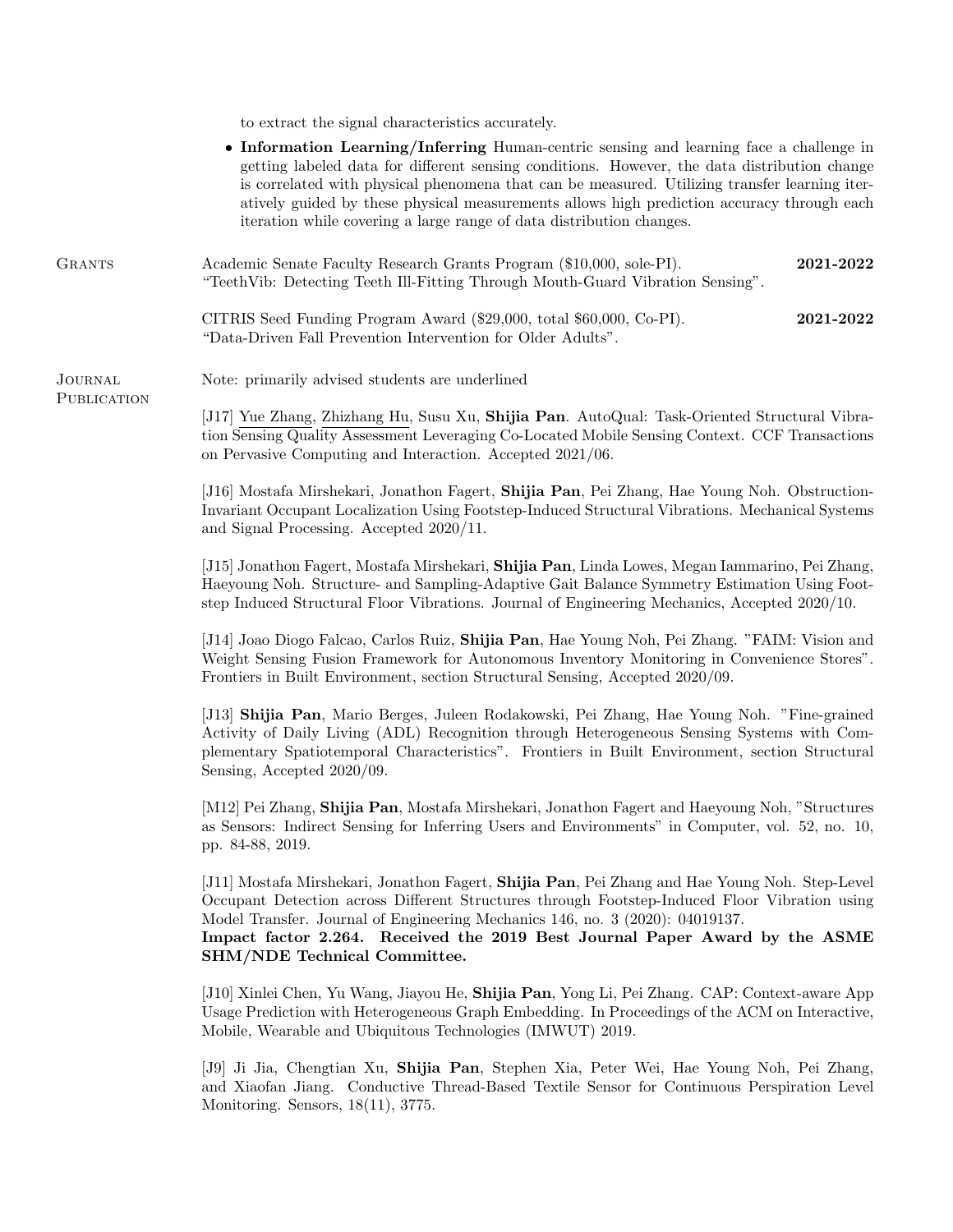#### Impact factor 2.475.

[J8] Shijia Pan, Mostafa Mirshekari, Jonathon Fagert, Carlos Ruiz, Hae Young Noh, and Pei Zhang. Area Occupancy Counting through Sparse Ambient Structural Vibration Sensing. IEEE Pervasive Computing Special Issue - IoT Communication.

[J7] Carlos Ruiz, Shijia Pan, Adeola Bannis, Xinlei Chen, Carlee Joe-Wong, Hae Young Noh, Pei Zhang. IDrone: Robust Drone Identification through Motion Actuation Feedback. In Proceedings of the ACM on Interactive, Mobile, Wearable and Ubiquitous Technologies (IMWUT) 2018.

[J6] Jun Han, Shijia Pan, Manal Kumar Sinha, Hae Young Noh, Pei Zhang and Patrick Tague. Smart Home Occupant Identification via Sensor Fusion Across On-Object Devices. Fast-tracked at ACM Transactions on Sensor Networks (TOSN) - Special Issue on Systems for Smart and Efficient Built Environments, 2018. Impact factor 2.313.

[J5] Mostafa Mirshekari, Shijia Pan, Jonathon Fagert, Eve Schooler, Pei Zhang and Hae Young Noh. Occupant Localization using Footstep-Induced Structural Vibration. Mechanical Systems and Signal Processing 112 (2018): 77-97. Impact factor 3.99.

[J4] Shijia Pan, Mostafa Mirshekari, Jonathon Fagert, Ceferino Gabriel Ramirez, Albert Jin Chung, Chih Chi Hu, John Paul Shen, Pei Zhang, and Hae Young Noh. "Characterizing human activity induced impulse and slip-pulse excitations through structural vibration." Journal of Sound and Vibration 414 (2018): 61-80.

Impact factor 2.593.

[J3] Xinlei Chen, Aveek Purohit, Shijia Pan, Carlos Ruiz, Jun Han, Zheng Sun, Frank Mokaya, Patrick Tague and Pei Zhang. "Design Experiences in Minimalistic Flying Sensor Node Platform through SensorFly." Transactions on Sensor Networks (TOSN), vol. 13, no. 4 (2017). Impact factor 2.313.

[J2] Shijia Pan, Tong Yu, Mostafa Mirshekari, Jonathon Fagert, Amelie Bonde, Ole J. Mengshoel, Hae Young Noh, and Pei Zhang. "FootprintID: Indoor Pedestrian Identification through Ambient Structural Vibration Sensing." In Proceedings of the ACM on Interactive, Mobile, Wearable and Ubiquitous Technologies (IMWUT) 1, no. 3 (2017): 89. Acceptance rate  $= 23.9\%$ 

[J1] Shijia Pan, Susu Xu, Mostafa Mirshekari, Pei Zhang, and Hae Young Noh. "Collaboratively Adaptive Vibration Sensing System for High Fidelity Monitoring of Structural Responses Induced by Pedestrians." Frontiers in Built Environment 3 (2017): 28.

Fully Peer **REVIEWED** PUBLICATION [C18] Shijia Pan, Dong Yoon Lee, Jun Ho Lee, and Phuc Nguyen. "TeethVib: Monitoring Teeth Functional Occlusion Through Retainer Vibration Sensing." Accepted by the IEEE/ACM international conference on Connected Health: Applications, Systems and Engineering Technologies (CHASE 2021).

# Acceptance rate  $= 41\%$

[C17] Gang Wang, Shijia Pan, and Susu Xu. "Decoupling the Unfairness Propagation Chain in Crowd Sensing and Learning Systems for Spatio-temporal Urban Monitoring." Accepted by the 8th ACM International Conference on Systems for Built Environments (BuildSys'21). Acceptance rate  $= 26\%$ 

[C16] Amelie Bonde, Jesse Codling, Kanittha Naruethep, Yiwen Dong, Wachirawich Siripaktanakon,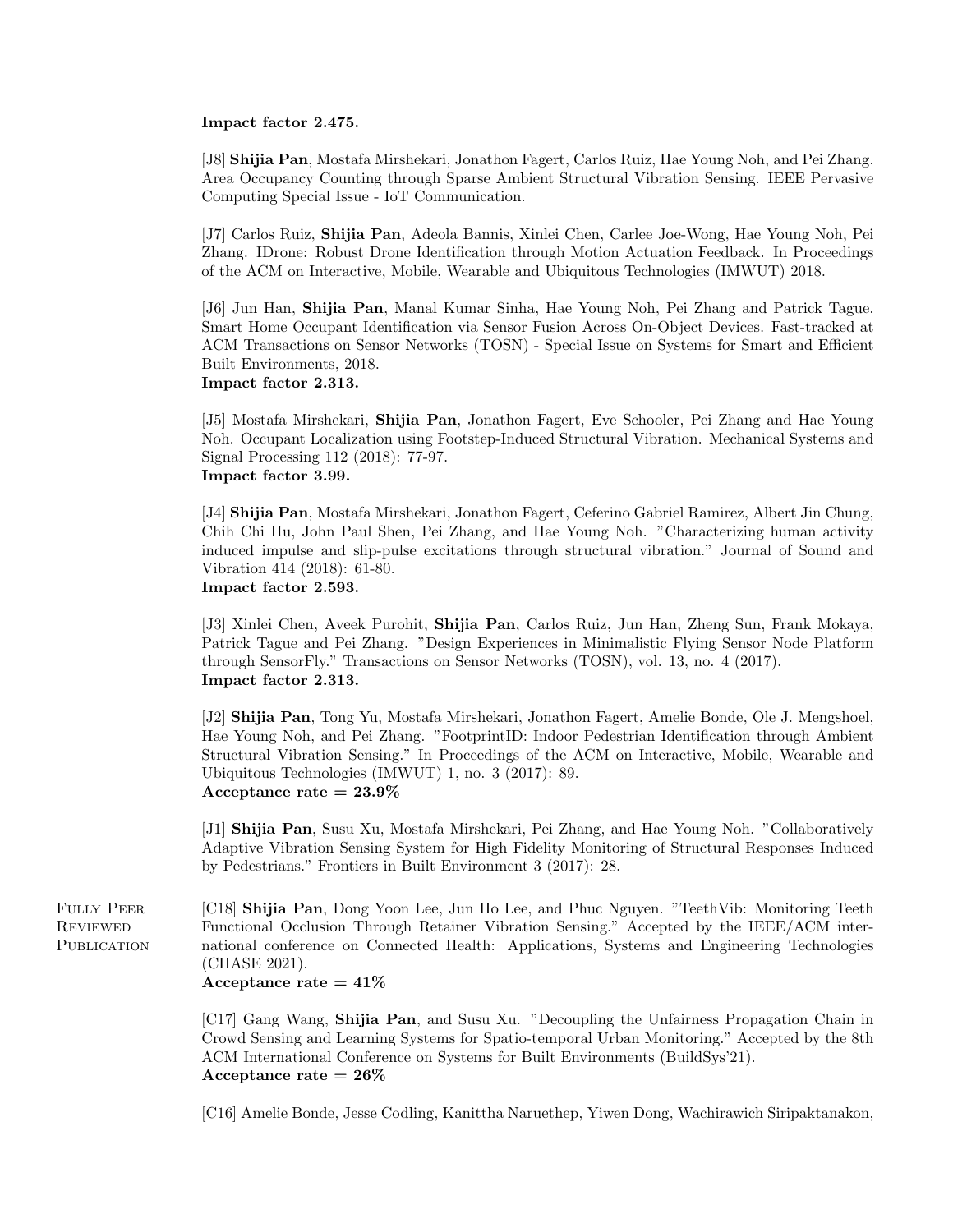Sripong Ariyadech, Akkarit Sangpetch, Orathai Sangpetch, Shijia Pan, Hae Young Noh, Pei Zhang. "PigNet: Failure-Tolerant Pig Activity Monitoring System Using Structural Vibration." In Proceedings of the 20th ACM/IEEE International Conference on Information Processing in Sensor Networks (IPSN 2021).

#### Acceptance rate  $= 25\%$

[W15] Prerna Khanna, Tanmay Srivastava, Shijia Pan, Shubham Jain, and VP Nguyen. "JawSense: Recognizing Unvoiced Sound using a Low-cost Ear-worn System." In Proceedings of the 22nd International Workshop on Mobile Computing Systems and Applications, pp. 44-49. 2021. Acceptance rate  $= 36\%$ 

[C14] Amelie Bonde, Shijia Pan, Mostafa Mirshekari, Carlos Ruiz, Hae Young Noh, and Pei Zhang. "OAC: Overlapping Office Activity Classification through IoT-Sensed Structural Vibration." In 2020 IEEE/ACM Fifth International Conference on Internet-of-Things Design and Implementation (IoTDI), pp. 216-222. IEEE, 2020. Acceptance rate  $= 35\%$ 

[C13] Carlos Ruiz, Shijia Pan, Adeola Bannis, Ming-Po Chang, Hae Young Noh, and Pei Zhang. "IDIoT: Towards Ubiquitous Identification of IoT Devices through Visual and Inertial Orientation Matching During Human Activity." In 2020 IEEE/ACM Fifth International Conference on Internetof-Things Design and Implementation (IoTDI), pp. 40-52. IEEE, 2020. Acceptance rate  $= 35\%$ , the Best Paper Award

[C12] Shijia Pan, Mario Berges, Juleen Rodakowski, Pei Zhang, and Hae Young Noh. Fine-Grained Activities of Daily Living Recognition through Structural Vibration and Electrical Sensing. In the Proceeding of the 6th ACM International Conference on Systems for Energy-Efficient Buildings, Cities, and Transportation (BuildSys' 19), November, 2019. Acceptance rate  $= 30\%$ 

[C11] Carlos Ruiz, Joao Falcao, Shijia Pan, Hae Young Noh, and Pei Zhang. AIM3S: Autonomous Inventory Monitoring through Multi-Modal Sensing for Cashier-Less Convenience Stores. In the Proceeding of the 6th ACM International Conference on Systems for Energy-Efficient Buildings, Cities, and Transportation (BuildSys' 19), November, 2019. Acceptance rate  $= 30\%$ 

[C10] Jun Han, Albert Chung, Manal Kumar Sinha, Madhumitha Harishankar, Shijia Pan, Hae Young Noh, Pei Zhang, and Patrick Tague. Do You Feel What I Hear? Enabling Autonomous IoT Device Pairing using Different Sensor Types. In the Proceedings of the IEEE Symposium on Security & Privacy, May 2018. Acceptance rate  $= 11.5\%$ 

[W9] Shijia Pan, Carlos Ruiz, Jun Han, Adeola Bannis, Patrick Tague, Hae Young Noh and Pei Zhang. UniverSense: IoT Device Pairing through Heterogeneous Sensing Signals. In Proceedings of the 16th International Workshop on Mobile Computing Systems and Applications. ACM, 2018. Acceptance rate  $= 29.2\%$ 

[W8] Amelie Bonde, Shijia Pan, Zhenhua Jia, Yanyong Zhang, Hae Young Noh and Pei Zhang. VRRM: Vehicular Vibration-based Heart RR-Interval Monitoring System. In Proceedings of the 16th International Workshop on Mobile Computing Systems and Applications, ACM, 2018. Acceptance rate  $= 29.2\%$ 

[C7] Jun Han, Shijia Pan, Manal Kumar Sinha, Hae Young Noh, Pei Zhang and Patrick Tague. SenseTribute: Smart Home Occupant Identification via Fusion Across On-Object Sensing Devices. In Proceedings of the 4th ACM International Conference on Systems for Energy-Efficient Built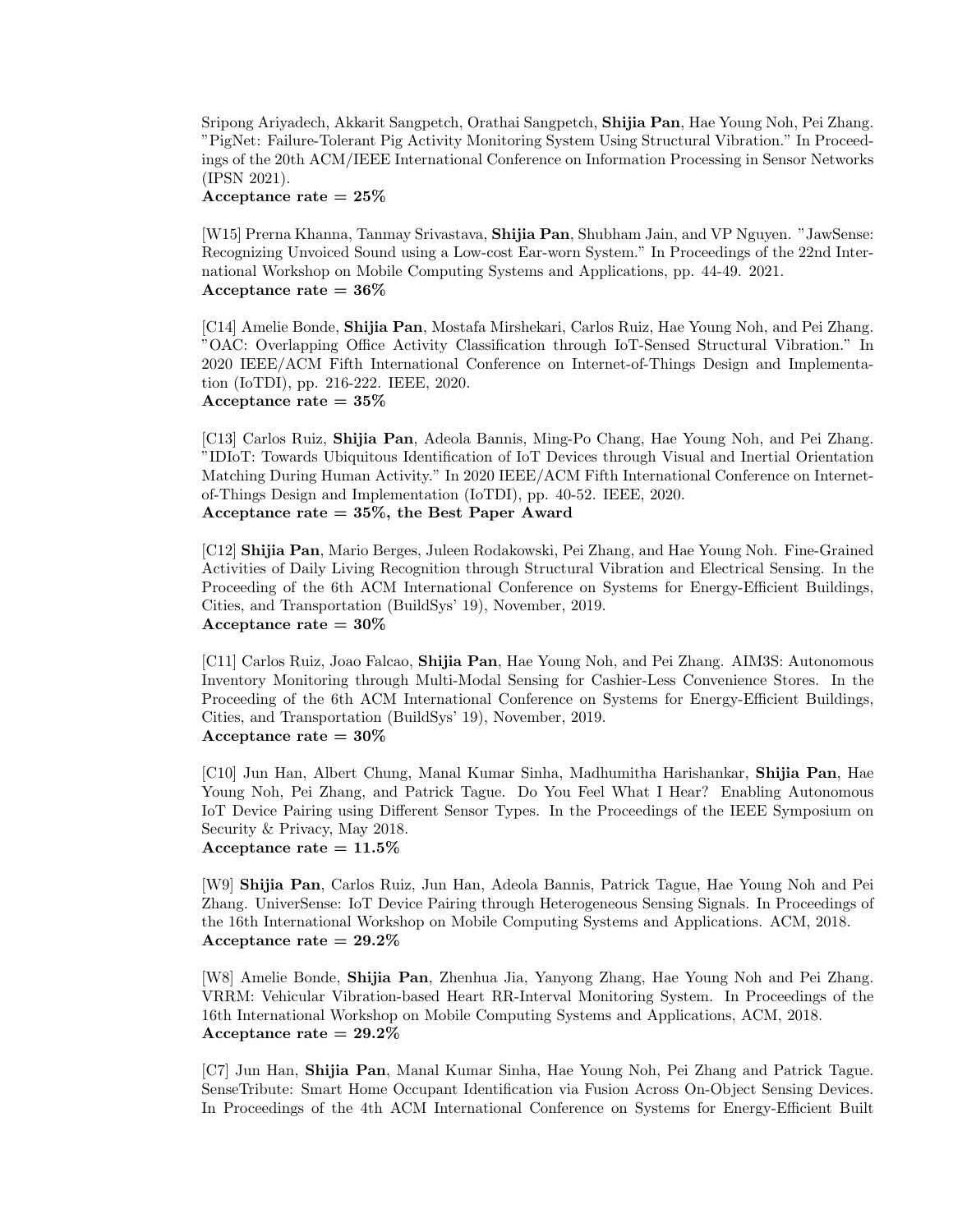Environments (BuildSys 2017). Acceptance rate  $= 31.3\%$ , Audience's Choice Award

[C6] Shijia Pan, Ceferino Gabriel Ramirez, Mostafa Mirshekari, Jonathon Fagert, Albert Jin Chung, Chih Chi Hu, John Paul Shen, Hae Young Noh, and Pei Zhang. "SurfaceVibe: vibration-based tap & swipe tracking on ubiquitous surfaces." In Proceedings of the 16th ACM/IEEE International Conference on Information Processing in Sensor Networks (IPSN 2017), pp. 197-208. 2017. Acceptance rate  $= 18.3\%$ 

[W5] Shijia Pan, Ningning Wang, Yuqiu Qian, Irem Velibeyoglu, Hae Young Noh, and Pei Zhang. "Indoor person identification through footstep induced structural vibration." In Proceedings of the 16th International Workshop on Mobile Computing Systems and Applications. ACM, 2015. Acceptance rate  $= 28.8\%$ 

[C4] Aveek Purohit, Zheng Sun, Shijia Pan, and Pei Zhang. "Sugartrail: Indoor navigation in retail environments without surveys and maps." In Proceedings of the 10th Annual IEEE Communications Society Conference on Sensor, Mesh and Ad Hoc Communications and Networks (SECON), 2013 , pp. 300-308. IEEE, 2013.

Acceptance rate  $= 29.5\%$ 

[C3] Zheng Sun, Shijia Pan, Yu-Chi Su, and Pei Zhang. "Headio: zero-configured heading acquisition for indoor mobile devices through multimodal context sensing." In Proceedings of the 2013 ACM international joint conference on Pervasive and ubiquitous computing (Ubicomp 2013), pp. 33-42. ACM, 2013.

Acceptance rate  $= 23.4\%$ 

[W2] Zheng Sun, Aveek Purohit, Shijia Pan, Frank Mokaya, Raja Bose, and Pei Zhang. "Polaris: getting accurate indoor orientations for mobile devices using ubiquitous visual patterns on ceilings." In Proceedings of the Twelfth Workshop on Mobile Computing Systems & Applications, p. 14. ACM, 2012.

#### Acceptance rate  $= 21.6\%$

[C1] Zheng Sun, Aveek Purohit, Kaifei Chen, Shijia Pan, Trevor Pering, and Pei Zhang. "PAN-DAA: physical arrangement detection of networked devices through ambient-sound awareness." In Proceedings of the 13th international conference on Ubiquitous computing (Ubicomp 2011), pp. 425-434. ACM, 2011.

Acceptance rate  $= 16.6\%$ 

Conference and

Note: primarily advised students are underlined

Workshop PUBLICATION

[W23] Zhizhang Hu, Yue Zhang, Shijia Pan. Zhizhang Hu, Yue Zhang, and Shijia Pan. "Footstep-Induced Floor Vibration Dataset: Reusability and Transferability Analysis". In Proceedings of the 19th ACM Conference on Embedded Networked Sensor Systems, pp. 546-551. 2021. (DATA '21).

[W22] Tong Yu, Yue Zhang, Zhizhang Hu, Susu Xu, Shijia Pan. "Vibration-Based Indoor Human Sensing Quality Reinforcement via Thompson Sampling." In Proceedings of the 1st ACM Workshop on Cyber-Physical Human Sensing, part of CPS-IoT Week 2021. (Invited Paper)

[W21] Shijia Pan, and Phuc Nguyen. "Opportunities in the Cross-Scale Collaborative Human Sensing of'Developing'Device-Free and Wearable Systems." In Proceedings of the 2nd ACM Workshop on Device-Free Human Sensing, pp. 16-21. 2020.

[W20] Zhizhang Hu, Tong Yu, Yue Zhang, Shijia Pan. Fine-grained Activities Recognition with Coarse-grained Labeled Multi-modal Data. In the 2nd Workshop on Continual and Multimodal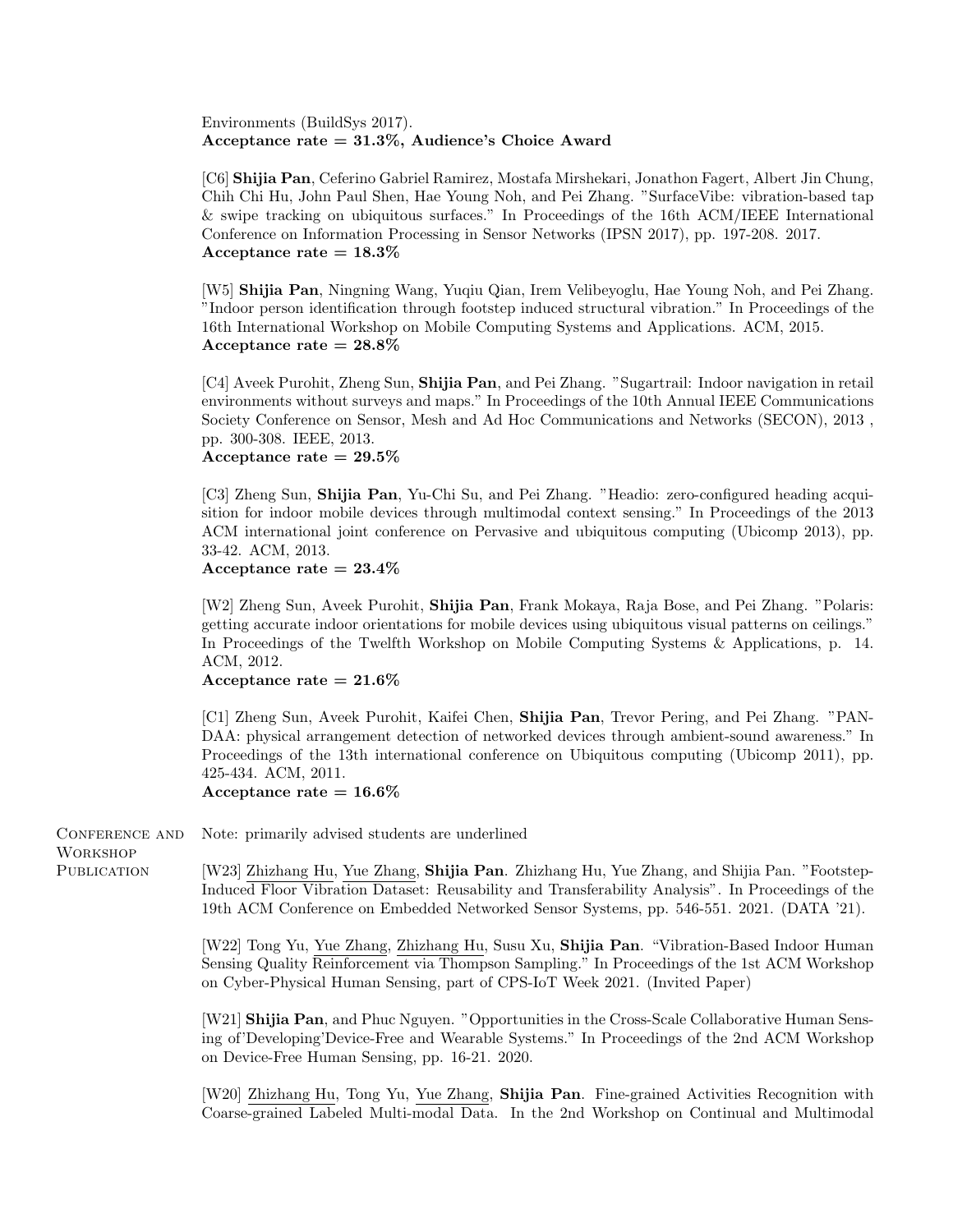Learning for Internet of Things, September 2020.

[W19] Lixing He, Carlos Ruiz, Mostafa Mirshekari, Shijia Pan. SCSV2: Physics-informed Self-Configuration Sensing through Vision and Vibration Context Modeling. In the 3rd Workshop on Combining Physical and Data-Driven Knowledge in Ubiquitous Computing, September 2020.

[W18] Yiwen Dong, Jingxiao Liu, Yitao Gao, Sulagna Sarkar, Zhizhang Hu, Jonathon Fagert, Shijia Pan, Pei Zhang, Hae Young Noh, Mostafa Mirshekari.A Window-Based Sequence-to-One Approach with Dynamic Voting for Nurse Care Activity Recognition Using Acceleration-Based Wearable Sensor. In the 2nd Nurse Care Activity Recognition Challenge, as part of the Ubicomp 2020. Best Paper Award

[arXiv17] Madhumitha Harishankar, Jun Han, Sai Vineeth Kalluru Srinivas, Faisal Alqarni, Shi Su, Shijia Pan, Hae Young Noh, Pei Zhang, Marco Gruteser, and Patrick Tague. "LaNet: Realtime Lane Identification by Learning Road SurfaceCharacteristics from Accelerometer Data." arXiv preprint arXiv:2004.02822 (2020).

[W16] Yue Zhang, Lin Zhang, Hae Young Noh, Pei Zhang, and Shijia Pan. A Signal Quality Assessment Metrics for Vibration-based Human Sensing Data Acquisition. In the 2nd Workshop on Data Acquisition to Analysis. November 10, 2019, New York, NY, USA.

[W15] Laixi Shi, Mostafa Mirshekari, Jonathon Fagert, Yuejie Chi, Hae Young Noh, Pei Zhang, and Shijia Pan. Device-free Multiple People Localization through Floor Vibration. In the 1st ACM International Workshop on Device-Free Human Sensing, November 10, 2019, New York, NY, USA.

[W14] Zhizhang Hu, Emre Sezgin, Simon Lin, Pei Zhang, Hae Young Noh, and Shijia Pan. Devicefree Sleep Stage Recognition through Bed Frame Vibration Sensing. In the 1st ACM International Workshop on Device-Free Human Sensing, November 10, 2019, New York, NY, USA.

[W13] Carlos Ruiz, Shijia Pan, Hae Young Noh, and Pei Zhang. WhereWear: Calibration-free Wearable Device Identification through Ambient Sensing. In The 5th ACM Workshop on Wearable Systems and Applications (WearSys19), June 21, 2019, Seoul, Republic of Korea. Invited paper.

[W12] Amelie Bonde, Shijia Pan, Orathai Sangpetch, Akkarit Sangpetch, Woranun Woramontri, and Pei Zhang. "Structural vibration sensing to evaluate animal activity on a pig farm." In the 1st Workshop on Data Acquisition to Analysis. pp. 25-26. 2018.

[W11] Yue Zhang, Shijia Pan, Jonathon Fagert, Mostafa Mirshekari, Hae Young Noh, Pei Zhang, and Lin Zhang. "Occupant Activity Level Estimation Using Floor Vibration." In Proceedings of the 2018 ACM International Joint Conference and 2018 International Symposium on Pervasive and Ubiquitous Computing and Wearable Computers, pp. 1355-1363. ACM, 2018.

[W10] Tong Yu<sup>\*</sup>, Shijia Pan<sup>\*</sup>, Susu Xu, Mostafa Mishakeri, Jonathon Fagert, Xinlei Chen, Haeyoung Noh, Pei Zhang and Ole J. Mengshoel. ILPC: Iterative Learning using Physical Constraints in Real-world Sensing Data. AAAI Workshop SmartIoT 2018. \* equal contribution among authors

[W9] Jonathon Fagert, Mostafa Mirshekari, Shijia Pan, Pei Zhang, and Hae Young Noh. "Monitoring Hand-Washing Practices using Structural Vibrations." In Proceedings of the 11th International Workshop on Structural Health Monitoring, Stanford University, Stanford, CA, USA, September 2017.

[C8] Jonathon Fagert, Mostafa Mirshekari, Shijia Pan, Pei Zhang, and Hae Young Noh. "Char-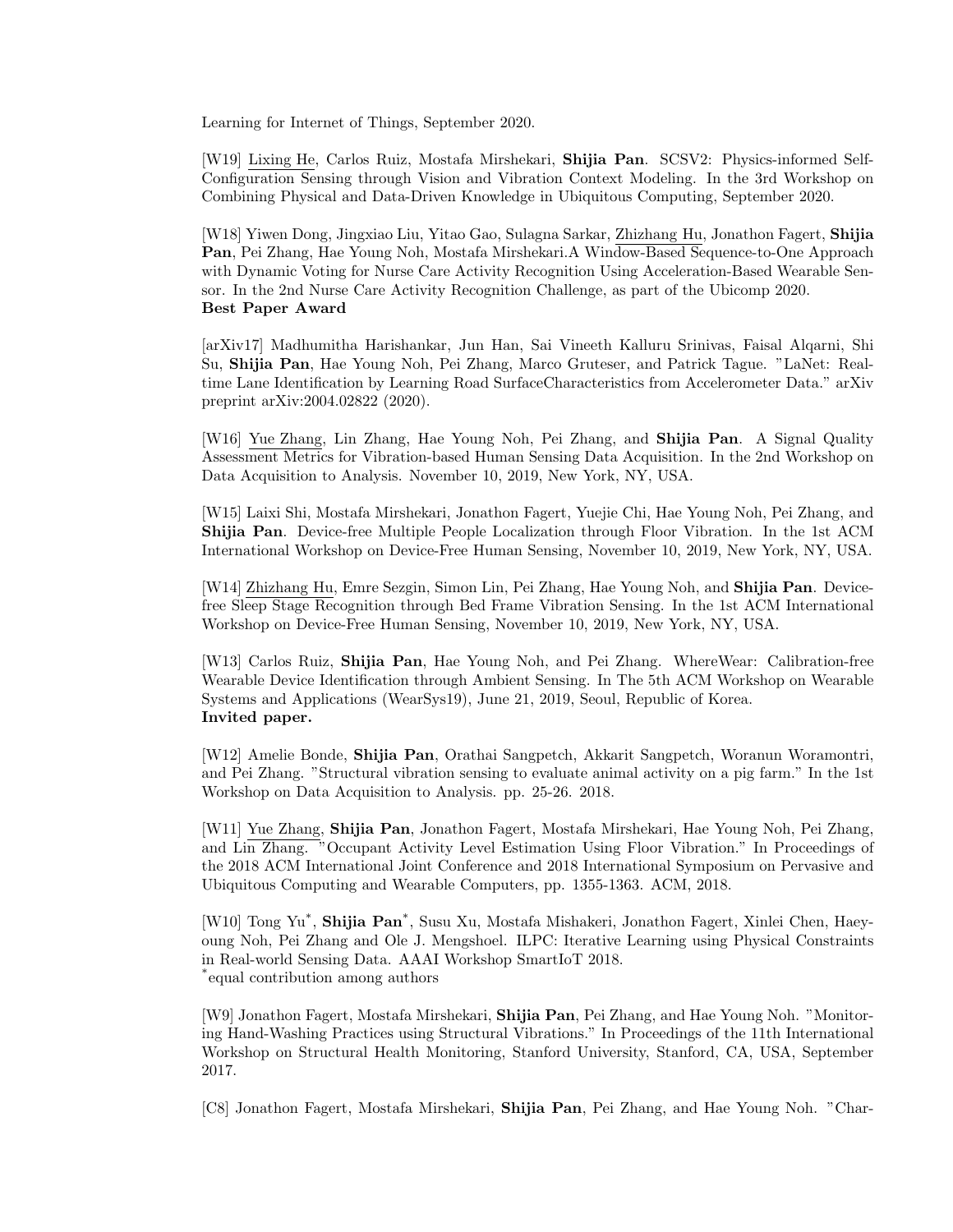acterizing Left-Right Gait Balance Using Footstep-Induced Structural Vibrations." In SPIE Smart Structures and Materials+ Nondestructive Evaluation and Health Monitoring, pp. 1016819-1016819. International Society for Optics and Photonics, Portland, Oregon, United States, March 2017.

[W7] Ji Jia, Chengtian Xu, Shijia Pan, Stephen Xia, Peter Wei, Hae Young Noh, Pei Zhang, and Xiaofan Jiang. Moisture Based Perspiration Level Estimation. Ubicomp Workshop CPD 2018.

[W6] Xinlei Chen, Xiangxiang Xu, Xinyu Liu, Shijia Pan, Jiayou He, Hae Young Noh, Lin Zhang, Pei Zhang. PGA: Physics Guided and Adaptive Approach for Mobile Fine-Grained Air Pollution Estimation. Ubicomp Workshop CPD 2018.

[C5] Shijia Pan, Mostafa Mirshekari, Pei Zhang, and Hae Young Noh. "Occupant traffic estimation through structural vibration sensing." SPIE Smart Structures and Materials+ Nondestructive Evaluation and Health Monitoring (2016): 980306-980306.

[C4] Mostafa Mirshekari, Shijia Pan, Pei Zhang, and Hae Young Noh. "Characterizing wave propagation to improve indoor step-level person localization using floor vibration." SPIE Smart Structures and Materials+ Nondestructive Evaluation and Health Monitoring (2016): 980305-980305.

[C3] Lam, Mike, Mostafa Mirshekari, Shijia Pan, Pei Zhang, and Hae Young Noh. "Robust occupant detection through step-induced floor vibration by incorporating structural characteristics." In Dynamics of Coupled Structures, Volume 4, pp. 357-367. Springer International Publishing, 2016.

[C2] Shijia Pan, Amelie Bonde, Jie Jing, Lin Zhang, Pei Zhang, and Hae Young Noh. "Boes: building occupancy estimation system using sparse ambient vibration monitoring." SPIE Smart Structures and Materials+ Nondestructive Evaluation and Health Monitoring (2014): 90611O-90611O.

[W1] Shijia Pan, An Chen, and Pei Zhang. "Securitas: user identification through RGB-NIR camera pair on mobile devices." In Proceedings of the Third ACM workshop on Security and privacy in smartphones & mobile devices, pp. 99-104. ACM, 2013.

SELECTED POSTER/ [P15] Zhizhang Hu, Yue Zhang, Shijia Pan. Poster Abstract: Vibration-based Indoor Occupant DEMO/ ABSTRACT/ Gait Monitoring with Robot Vacuum Cleaners. In the 6th ACM/IEEE Conference on Internet of **TALK** Things Design and Implementation (IoTDI 2021, part of CPS-IoT Week 2021).

> [P14] Yue Zhang, Susu Xu, Laixi Shi, Shijia Pan. Poster: Using Mobile Sensing to Enable the Signal Quality Assessment for Infrastructure Sensing Systems. In the 21st Annual International Workshop on Mobile Computing Systems and Applications (ACM HotMobile 2020).

> [P13] Laixi Shi, Yue Zhang, Shijia Pan, Yuejie Chi. Poster: Data Quality-Informed Multiple Occupant Localization using Floor Vibration Sensing. In the 21st Annual International Workshop on Mobile Computing Systems and Applications (ACM HotMobile 2020).

> [D12] Carlos Ruiz, Joao Falcao, Shijia Pan, Hae Young Noh, and Pei Zhang. Demo Abstract: Autonomous Inventory Monitoring through Multi-Modal Sensing (AIM3S) for Cashier-Less Stores. In the Proceeding of the 6th ACM International Conference on Systems for Energy-Efficient Buildings, Cities, and Transportation (BuildSys' 19), November, 2019. Best Demo Award

> [T11] Jonathon Fagert, Mostafa Mirshekari, Shijia Pan, Pei Zhang, and Hae Young Noh. Vibration source characterization for human gait health monitoring using footstep-induced floor vibrations. Engineering Mechanics Institute (EMI) Conference 2019, 18 - 21 June 2019, Caltech.

> [P10] Jonathon Fagert, Mostafa Mirshekari, Shijia Pan, Pei Zhang, and Hae Young Noh. Poster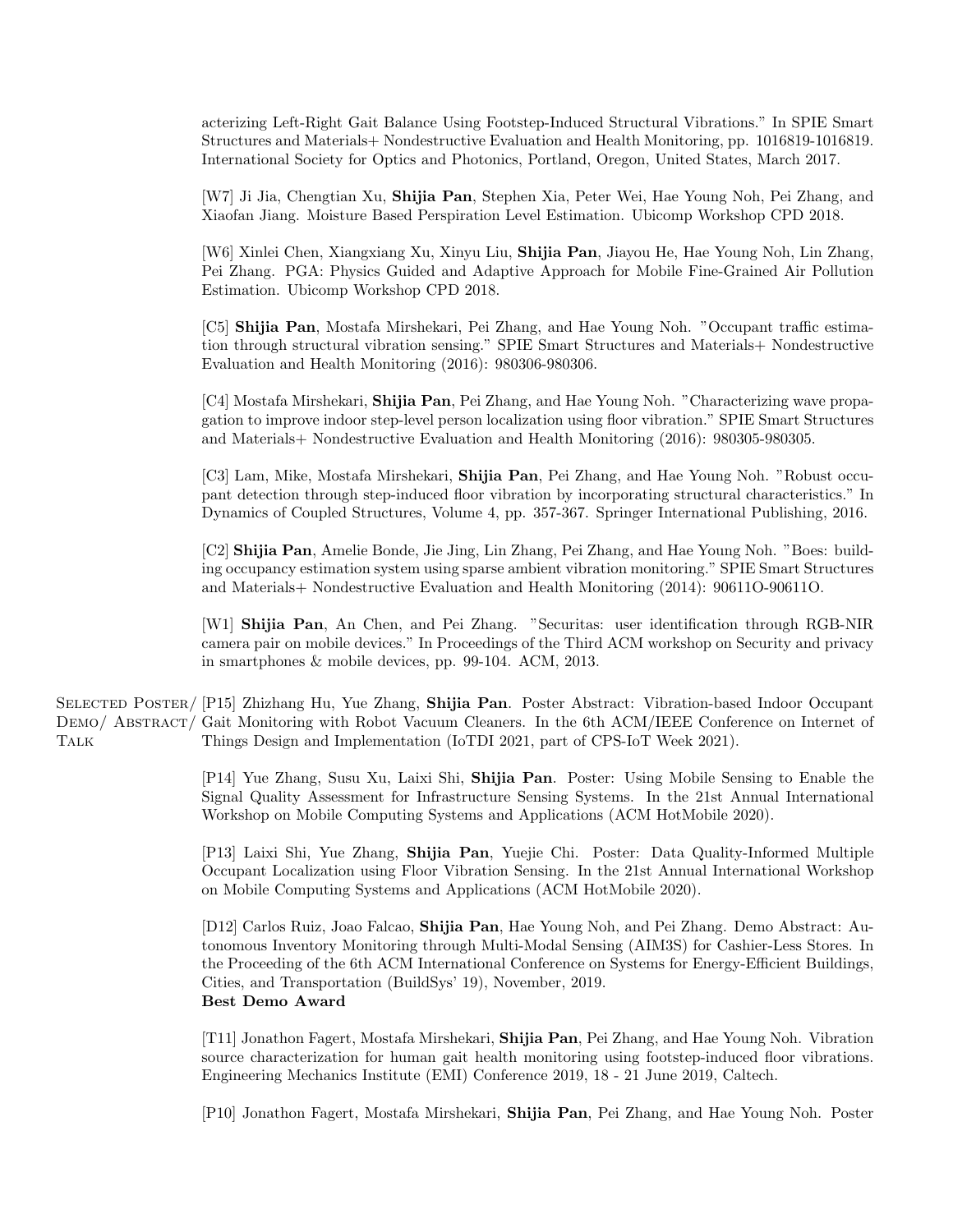Abstract: Gait Health Monitoring through Footstep-Induced Floor Vibrations. ACM IPSN 2019, Montreal, April 2019. Best Poster Award

[A9] Shijia Pan, Mostafa Mirshekari, Jonathon Fagert, Pei Zhang, Hae Young Noh. (2018). Collaborative Sensor Grouping for Indoor Human Sensing through Structural Characterization. The 7th World Conference on Structural Control and Monitoring (WCSCM), 2018, Qingdao, China.

[T8] Mostafa Mirshekari, Jonathon Fagert, Shijia Pan, Pei Zhang, Hae Young Noh. (2018). Human Health Tracking through Gait-Induced Floor Vibrations Across Different Structures. 2018 ASCE Engineering Mechanics Institute Conference, Boston, MA.

Best Student Paper Award (from Dynamics Committee)

[A7] Shijia Pan. Structure as Sensors: Learning Indoor Human Information from Physical Vibrations. ACM SenSys 2017 Doctoral Colloquium, Delft, Netherlands, November 2017. Best Presentation Award

[P6] Shijia Pan, Kent Lyons, Mostafa Mirshekari, Hae Young Noh, and Pei Zhang. Poster Abstract: Multiple Pedestrian Tracking through Ambient Structural Vibration Sensing. ACM SenSys 2016, Stanford, CA, USA, November 2016. Best Poster Award

[P5] Mostafa Mirshekari, Shijia Pan, Adeola Bannis, YPM Lam, Pei Zhang, Hae Young Noh. Steplevel person localization through sparse sensing of structural vibration. ACM IPSN 2015, Seattle, April 2015.

#### Best Poster Award

[P4] Adeola Bannis, Shijia Pan, and Pei Zhang. Towards Targeted Gestures: Adding Directional Context to Gestures Using Doppler Effect. ACM Ubicomp 2014, Seattle, USA, September 2014

[D3] Shijia Pan, Yulai Shen, Zheng Sun, Priya Mahaja, Lin Zhang and Pei Zhang. Demo Abstract: Saving Energy in Smart Commercial Buildings through Social Gaming. ACM Ubicomp 2013, Zurich, Switzerland, September 2013.

[D2] Shijia Pan, Bo Liu, Lin Zhang, and Pei Zhang. Demo Abstract: iCEnergy: Augmented Reality Display for Intuitive Energy Monitoring. SenSys 2012, Toronto, Canada, November, 2012.

[D1] Zheng Sun, Aveek Purohit, Kaifei Chen, Shijia Pan, Trevor Pering, and Pei Zhang. Demo Abstract: PANDAA: Physical Arrangement Detection of Networked Devices through Ambient-Sound Awareness. ACM Ubicomp 2011, Beijing, China, September 2011. Best Demo Award

PATENTS [2] ZHANG Pei, NOH Hae Young, **PAN Shijia**, WANG Ningning, BONDE Amelie, and MIR-SHEKARI Moustafa. Indoor identification of individuals through footstep induced structural vibration. U.S. Patent App. 15/544,928.

> [1] CHEN Mei An, PAN Shijia. Feature identification using an RGB-NIR camera pair. US Patent App. 14/168,267.

Invited Seminars and Keynotes [32] Sense for Less: Physics-Informed Adaptive Cyber-Physical Systems for Vibration-Based Human Monitoring. CITRIS Exchange Seminar Sept, 2021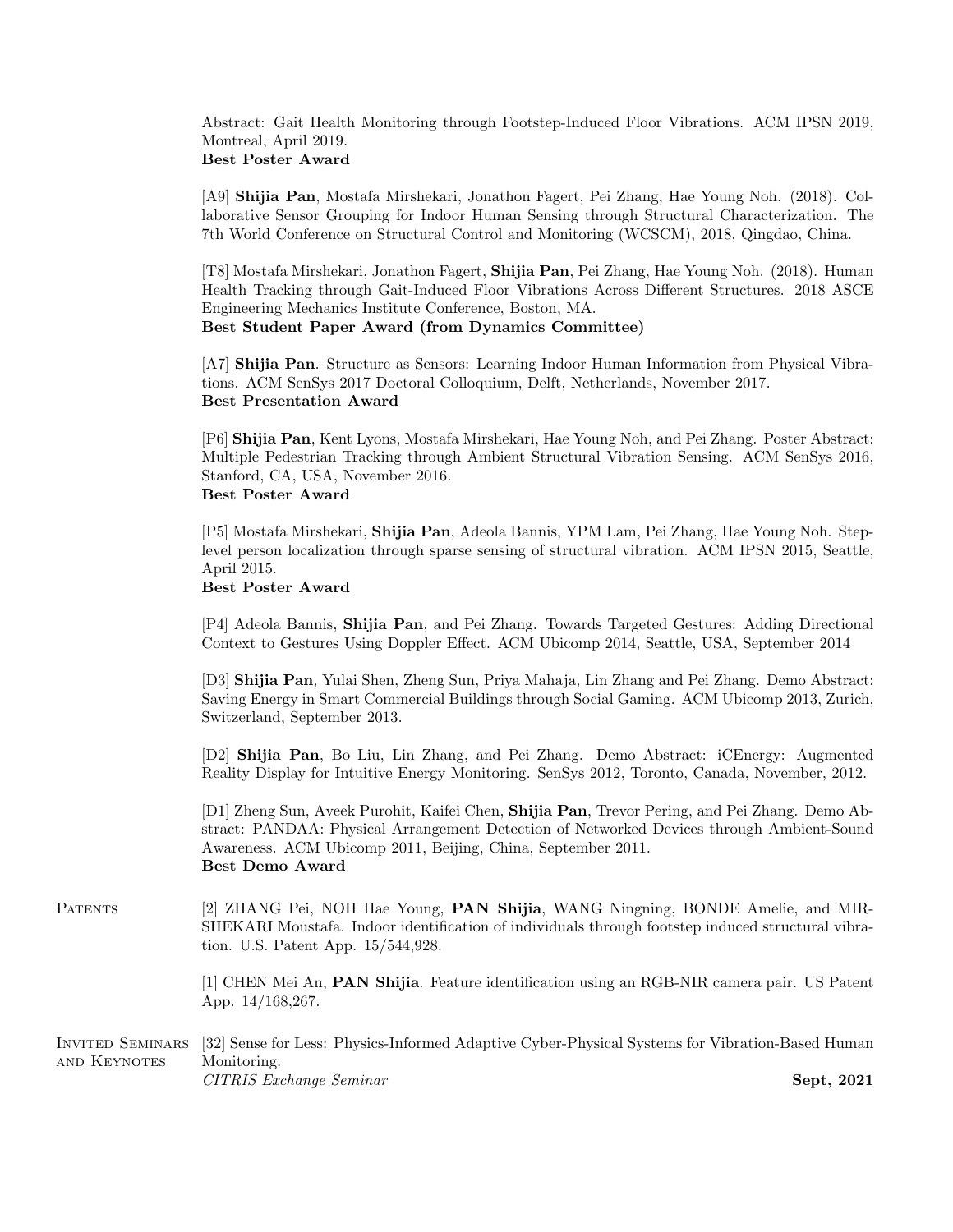| [31] Sense for Less: Physical Informed Adaptive Cyber-Physical Systems for Device-Free Human                | Monitoring.                                                                                                                  |
|-------------------------------------------------------------------------------------------------------------|------------------------------------------------------------------------------------------------------------------------------|
| March, 2021                                                                                                 | <b>Stony Brook University</b>                                                                                                |
| [30] Sense for Less: Physical Informed Adaptive Cyber-Physical Systems for Device-Free Human                | Monitoring.                                                                                                                  |
| Feb, 2021                                                                                                   | University of Texas at Arlington                                                                                             |
| [29] Keynote: Sense for Less: Physics-Informed Adaptive Cyber-Physical Systems for Device-Free              | Human Monitoring.                                                                                                            |
| Nov, 2020                                                                                                   | The 2nd Workshop on Device Free Human Sensing                                                                                |
| [28] Sense for Less: Physics-Informed Adaptive Cyber-Physical Systems for Device-Free Human                 | Monitoring.                                                                                                                  |
| Oct, 2020                                                                                                   | Florida International University                                                                                             |
| Oct, 2019                                                                                                   | [27] IoT Device Pairing through Heterogeneous Sensing Signals.<br>Standard Cognition, San Francisco, CA, USA                 |
| Oct, 2019                                                                                                   | [26] Indoor Human Information Acquisition from Physical Vibrations.<br>FEAST, Merced, CA, USA                                |
| Sept, 2019                                                                                                  | [25] Indoor Human Information Acquisition from Physical Vibrations.<br>University of Oxford, Oxford, UK                      |
| [24] Vibration Based Tap & Swipe Tracking on Ubiquitous Surfaces: Combining physical and data-<br>Aug, 2019 | driven knowledge in signal characterization.<br>CMKL University, Thailand                                                    |
| [23] Indoor Human Information Acquisition from Physical Vibrations: a case study for cyber-physical         |                                                                                                                              |
| Aug, 2019                                                                                                   | systems.<br>CMKL University, Thailand                                                                                        |
| June, 2019                                                                                                  | [22] Indoor Human Information Acquisition from Physical Vibrations.<br>CMKL University, Thailand                             |
| <b>March</b> , 2019                                                                                         | [21] Indoor Human Information Acquisition from Physical Vibrations.<br>University of Pittsburgh, USA                         |
| March, 2019                                                                                                 | [20] Indoor Human Information Acquisition from Physical Vibrations.<br>University of California, Merced, USA                 |
| March, 2019                                                                                                 | [19] Indoor Human Information Acquisition from Physical Vibrations.<br>University of Michigan, USA                           |
| [18] Vibration Based Tap & Swipe Tracking on Ubiquitous Surfaces: Combining physical and data-              | driven knowledge in signal characterization.                                                                                 |
| Feb, 2019                                                                                                   | ELEN E6908, Topics in Electrical and Computer Engineering. TPC: Cyber-Physical Systems<br>Guest Lecture, Columbia University |
| [17] Vibration Based Tap & Swipe Tracking on Ubiquitous Surfaces: Combining physical and data-              | driven knowledge in signal characterization.                                                                                 |
| Feb, 2019                                                                                                   | 12-761, Sensing and Data Mining for Smart Structures and Systems<br>Guest Lecture, Carnegie Mellon University                |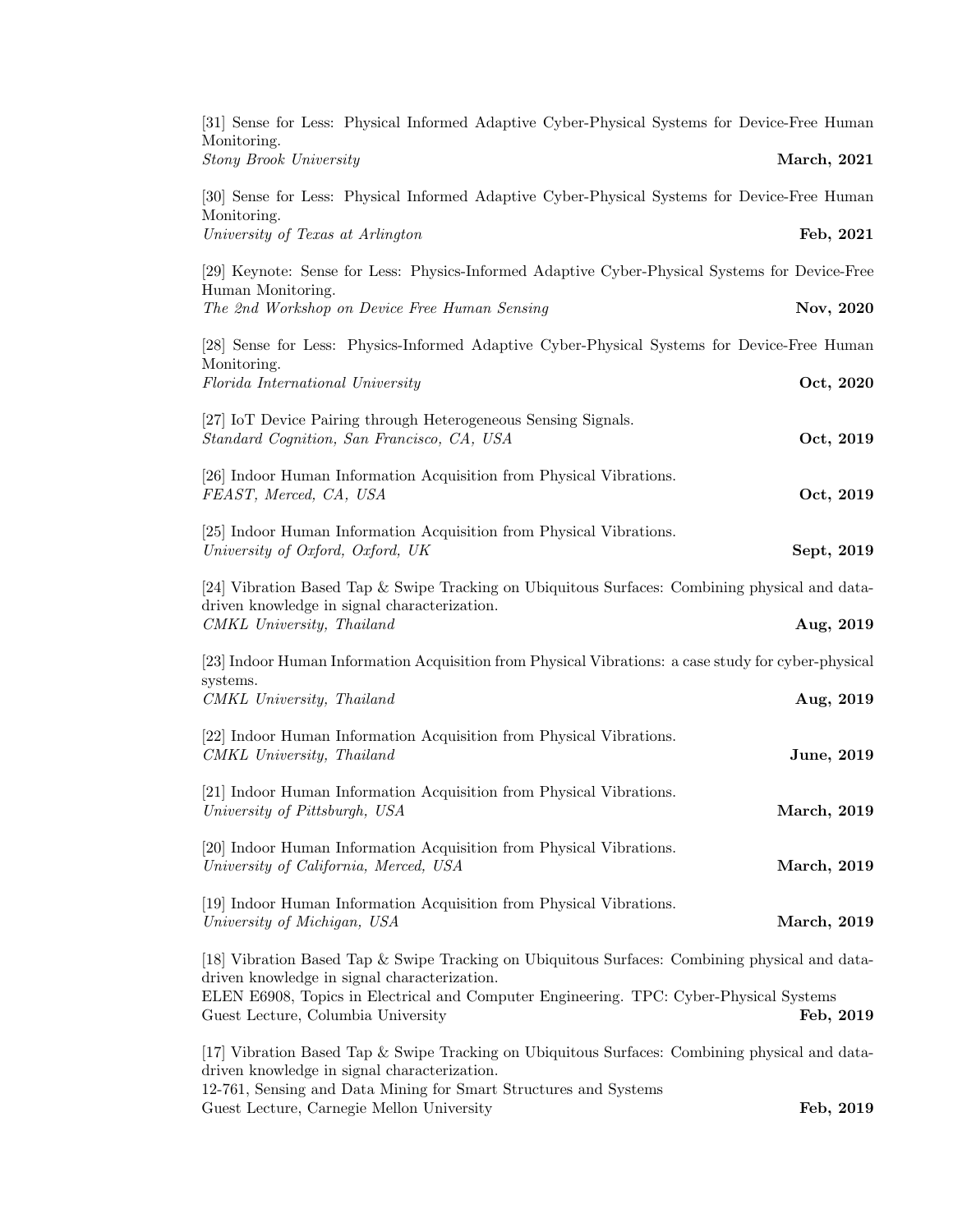| Feb, 2019                                      | [16] Indoor Human Information Acquisition from Physical Vibrations.<br>$ETH$ (video conference)                                                                     |  |
|------------------------------------------------|---------------------------------------------------------------------------------------------------------------------------------------------------------------------|--|
| Nov, 2018                                      | [15] Indoor Human Information Acquisition from Physical Vibrations.<br>Pennsylvania State University, PA, USA                                                       |  |
| Nov, 2018                                      | [14] Indoor Human Information Acquisition from Physical Vibrations.<br>Tsinghua University, Beijing, China                                                          |  |
| Nov, 2018                                      | [13] Indoor Human Information Acquisition from Physical Vibrations.<br>Peking University, Beijing, China                                                            |  |
| Nov, 2018                                      | [12] Indoor Human Information Acquisition from Physical Vibrations.<br>University of New South Wales, Sydney, Australia                                             |  |
| Sept, 2018                                     | [11] Indoor Human Information Acquisition from Physical Vibrations.<br>Princeton University, Princeton, New Jersey, USA                                             |  |
| Sept, 2018                                     | [10] Indoor Human Information Acquisition from Physical Vibrations.<br>University of California, Merced, USA                                                        |  |
| August, 2018                                   | [9] Indoor Space Usage Monitoring using Structural Vibrations<br>Google, Sunnyvale, USA                                                                             |  |
| August, 2018                                   | [8] Physics Guided and Adaptive Approach for Mobile Fine-Grained Environmental Monitoring<br>Urban Environmental Sustainability in a Smart and Connected World, USA |  |
| <b>July</b> , 2018                             | [7] Indoor Human Information Acquisition from Physical Vibrations.<br>Tsinghua-UC Berkeley Shenzhen Institute, Shenzhen, China                                      |  |
|                                                | [6] Calibration-Free Occupant Localization using Structural Vibration through Locally Adaptive<br>Multilateration.                                                  |  |
| <b>July</b> , 2018                             | 7WCSCM, Qingdao, China                                                                                                                                              |  |
| April, 2018                                    | [5] Indoor Human Information Acquisition from Physical Vibrations.<br>University of California, Santa Cruz, USA                                                     |  |
| April, 2018                                    | [4] Indoor Human Information Acquisition from Physical Vibrations.<br>Samsung Research America, Mountain View, USA                                                  |  |
| March, 2018                                    | [3] Indoor Human Information Acquisition from Physical Vibrations.<br>Singapore Management University, Singapore                                                    |  |
| March, 2018                                    | [2] Indoor Human Information Acquisition from Physical Vibrations.<br>National University of Singapore, Singapore                                                   |  |
| Nov, 2017                                      | [1] Structures as Sensors: Indoor Human Monitoring Through Ambient Vibration Sensing.<br>AiFi Inc., California, USA                                                 |  |
| $2020$ fall-<br>$2021$ summer-<br>$2021$ fall- | Zhizhang Hu, UC Merced EECS<br>Shubham Rohal, UC Merced EECS<br>Yue Zhang, UC Merced EECS                                                                           |  |

PHD STUDENTS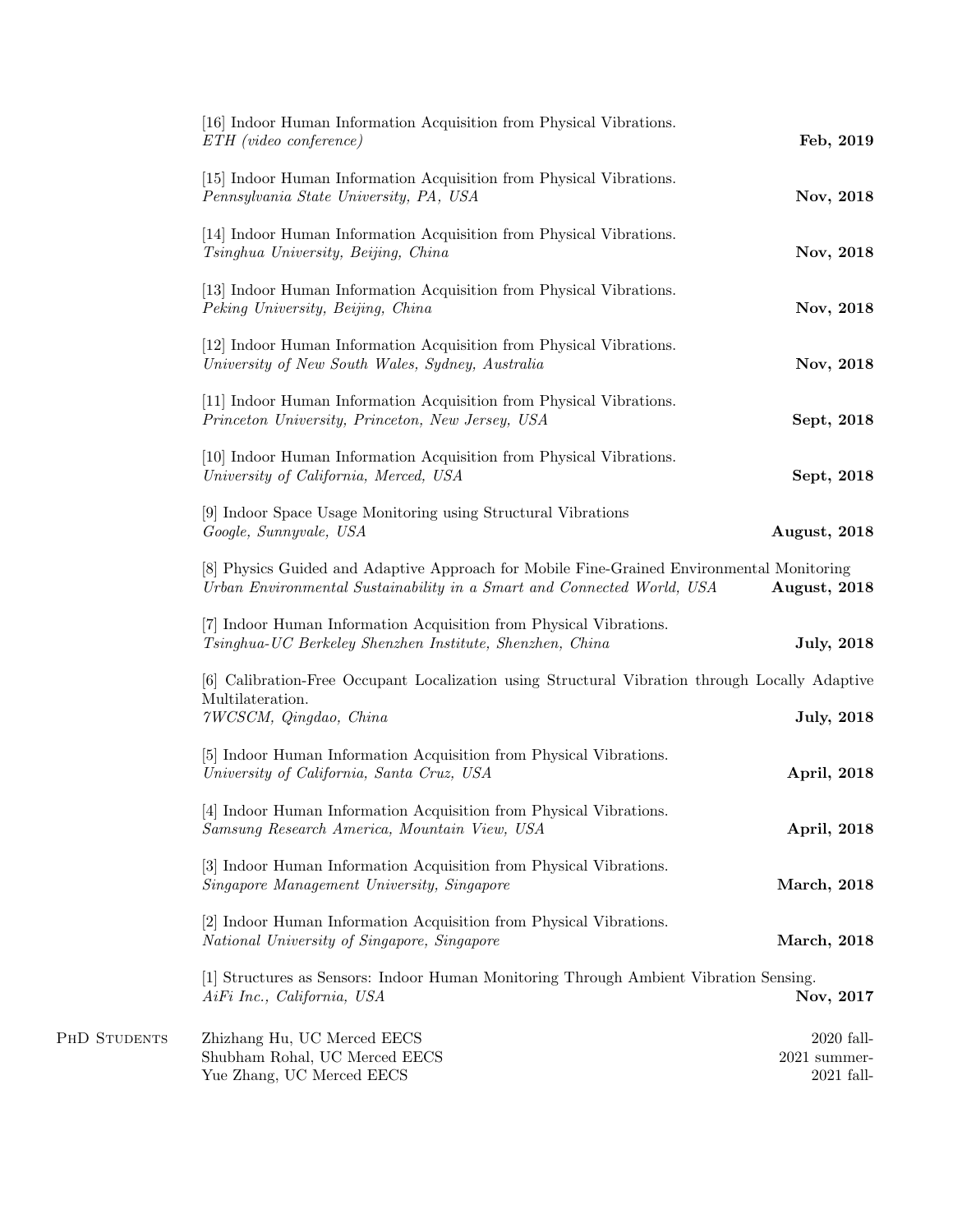| <b>SUPERVISED</b> | Shreya Shriram, UC Merced (undergraduate)                   | $2021$ summer -               |
|-------------------|-------------------------------------------------------------|-------------------------------|
| <b>STUDENTS</b>   | Dong Yong Lee, UC Irvine (undergraduate)                    | $2020$ fall $-$               |
|                   | Ronald Chitauro, Carnegie Mellon University (graduate)      | $2021$ summer                 |
|                   | Francisco Lira, UC Merced (undergraduate)                   | $2021$ summer                 |
|                   | Melody Hu, KIPP San Jose Collegiate (high school junior)    | $2021$ summer                 |
|                   | Yue Zhang, UC Merced EECS (J-1 exchange scholar)            | $2019$ fall - $2021$ summer   |
|                   | Shubham Rohal, UC Merced EECS (graduate)                    | $2020$ fall - $2021$ spring   |
|                   | Rahul Sidramappa Hoskeri, UC Merced EECS (graduate)         | $2020$ summer - $2021$ spring |
|                   | Nikhil Pitta, Monta Vista High School (high school senior)  | $2020$ summer                 |
|                   | Anthony Sainez, UC Merced (undergraduate)                   | $2020$ summer                 |
|                   | Lixing He, UESTC/UC Berkeley (exchange undergraduate)       | $2020$ spring                 |
|                   | Laixi Shi, Carnegie Mellon University (graduate)            | $2019$ spring - $2020$ spring |
|                   | Zhizhang Hu, Carnegie Mellon University (graduate)          | $2019$ spring - $2020$ spring |
|                   | Di An, UC Merced EECS (graduate)                            | $2019$ fall                   |
|                   | Jothi Prasanna Shanmuga Sundaram, UC Merced EECS (graduate) | $2019$ fall                   |
|                   |                                                             |                               |

# CSE 160 Computer Networks Spring 2021

**TEACHING EXPERIENCE** 

# Instructor, Merced, CA, USA

Course Description: This course introduces the basics of networking, ranging from sending bits over wires to the Web and distributed computing. It is focused on the protocols and design aspects of the Internet. The goal of the course is to give students an appreciation of the fundamental challenges of networking, design strategies of proven value, and common implementation technologies.

# EECS 283 Advanced Topics on Intelligent Systems 2020 -

#### Instructor/Designer, Merced, CA, USA

Course Description: Intelligent systems have become an important part of our everyday life. Smart devices and systems become more and more pervasive. The development of intelligent systems rely on multidisciplinary research, which include and not limited to artificial intelligence, machine learning, communication and networks, robotics, security, and signal processing. This class will review the state-of-the-art in intelligent systems and help students prepare for research in intelligent systems.

### Mobile Hardware for Software Engineers Fall 2013/2016/2017

# Teaching Assistant, Pittsburgh, PA/Moffett Field, CA USA

Course Instructor: Prof. Pei Zhang

Course Description: This is a project-based course that is designed to enhance students ability to analyze mobile hardware capabilities and restrictions. The course covers the elements of embedded systems development as well as mobile topics such as power management, machine-to-machine communication, and wireless protocols.

My Role:

- 1-2 lectures per semester highlighting current research in cyber-physical systems
- I managed 10-16 groups per semester; guiding them through the development and completion of their course projects
- I assisted the students with their understanding of the problem definition, hardware capabilities/limitation analysis, as well as system development
- I provided bi-weekly feedback on their project progress reports

| INDUSTRIAL | Technicolor Research, Los Altos, CA, USA                                                                | May, 2016 - August, 2016 |
|------------|---------------------------------------------------------------------------------------------------------|--------------------------|
| RESEARCH   | Research Intern                                                                                         |                          |
| EXPERIENCE | Manager/Mentor: Dr. Kent Lyons                                                                          |                          |
|            | <b>Project Leader:</b> structural vibration sensing for multiple occupants monitoring project, the cor- |                          |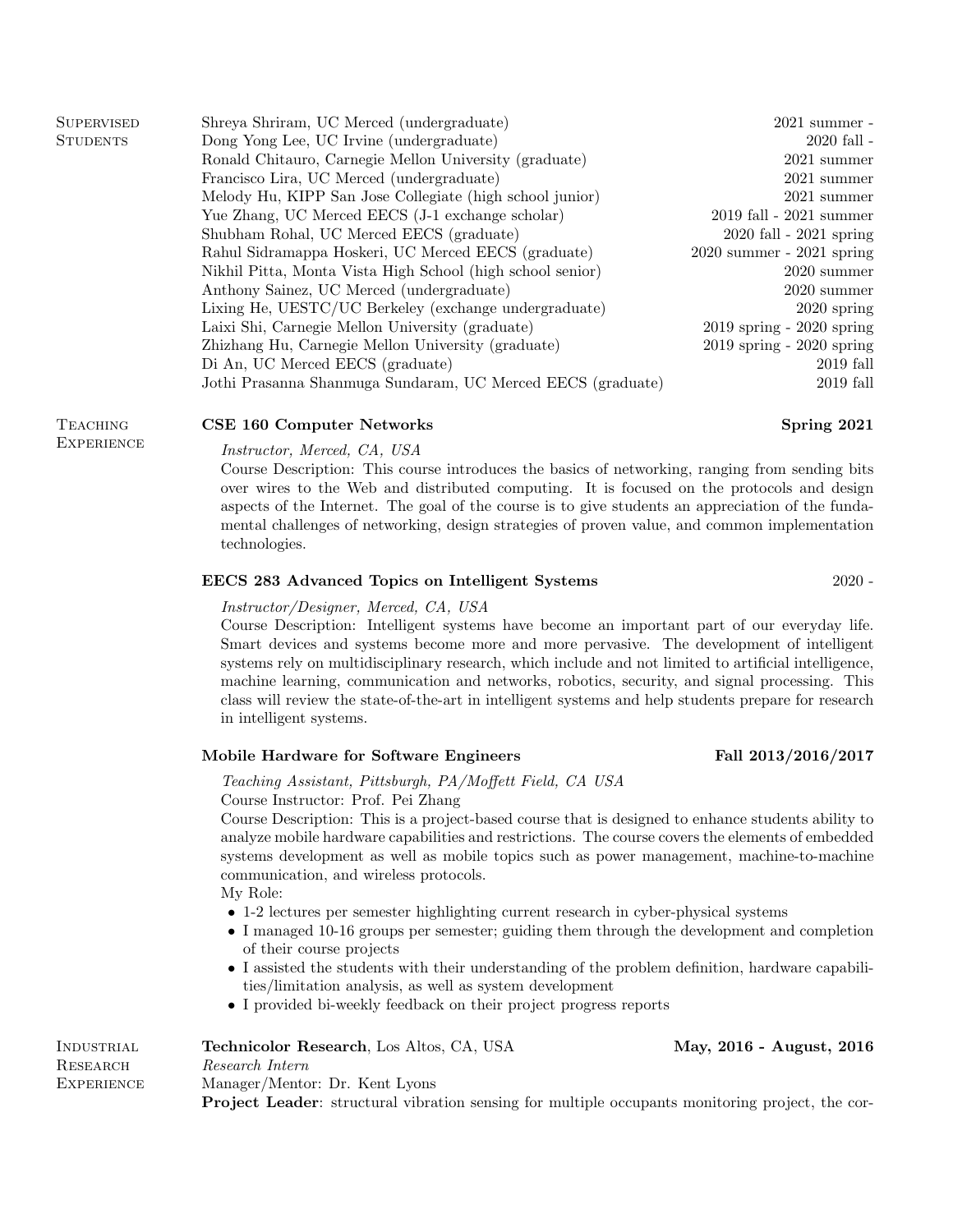|                                 | responding publication [P6] is selected as the Best Poster Award in 2016 SenSys.                                                                                                                                                                                                                                                                                                                                                                                                             |                                                                                                                                                                                                         |
|---------------------------------|----------------------------------------------------------------------------------------------------------------------------------------------------------------------------------------------------------------------------------------------------------------------------------------------------------------------------------------------------------------------------------------------------------------------------------------------------------------------------------------------|---------------------------------------------------------------------------------------------------------------------------------------------------------------------------------------------------------|
|                                 | Qualcomm Technologies, Inc., San Diego, CA, USA<br>Interim Engineering Intern<br>Manager/Mentor: Dr. An Mei Chen                                                                                                                                                                                                                                                                                                                                                                             | May, 2013 - August, 2013                                                                                                                                                                                |
|                                 | Qualcomm Technologies, Inc., San Diego, CA, USA<br>Interim Engineering Intern<br>Manager/Mentor: Dr. An Mei Chen                                                                                                                                                                                                                                                                                                                                                                             | May, 2014 - August, 2014                                                                                                                                                                                |
|                                 | Microsoft Research Asia, Beijing, P.R.China<br>Research Intern<br>Advisor: Dr. Jacky Shen                                                                                                                                                                                                                                                                                                                                                                                                    | March, 2011 - August, 2011                                                                                                                                                                              |
| PROFESSIONAL<br><b>SERVICES</b> | <b>Editor Services</b><br>Frontiers in Big Data<br>CCF Transactions on Pervasive Computing and Interaction<br>Sensors Special Issue on Human Motion Monitoring and Modeling<br>Sensors Journal                                                                                                                                                                                                                                                                                               | <b>Special Issue Guest Editor</b><br><b>Special Issue Guest Editor</b><br><b>Guest Editor</b><br><b>Topics Board Editor</b>                                                                             |
|                                 | <b>Technical Program Committee Member</b><br><b>IPSN</b><br>AAAI<br><b>IJCAI</b><br><b>CHASE</b><br><b>BuildSys</b><br>SenSys<br>EarComp<br><b>UIST</b><br><b>IEEE MASS</b><br><b>SECON</b><br>BigCom<br><b>ICDCS</b><br><b>DCOSS</b><br>EWSN PhD Forum<br>ENSsys workshop (co-located with ACM SenSys)<br>Wi-DroIT'20<br>ICCPS'20<br>HotMobile'20<br>ICII'19                                                                                                                                | 2021-2022<br>2019-2022<br>2019-2022<br>2021<br>2019-2021<br>2020-2021<br>2021<br>2021<br>2019, 2021<br>2020-2021<br>2020-2021<br>2021<br>2020-2021<br>2021<br>2018-2020<br>2020<br>2020<br>2020<br>2019 |
|                                 | <b>Journal Reviewer</b><br>ACM IMWUT, Ubicomp<br>ACM Transactions on Sensor Networks<br>IEEE Internet of Things Journal<br>Pervasive and Mobile Computing<br>ACM Transactions on Cyber Physical Systems<br>ACM Transactions on Computing for Healthcare<br>ACM Transactions on Internet of Things<br>IEEE Computer Architecture Letter<br>IEEE/ACM Transactions on Networking<br>IEEE Journal of Biomedical and Health Informatics<br><b>IEEE</b> Access<br>Journal of Vibration and Control | 2017-2021<br>2018-2021<br>2019-2021<br>2018-2020<br>2020<br>2020<br>2020<br>2020<br>2018-2020<br>2019<br>2019<br>2019                                                                                   |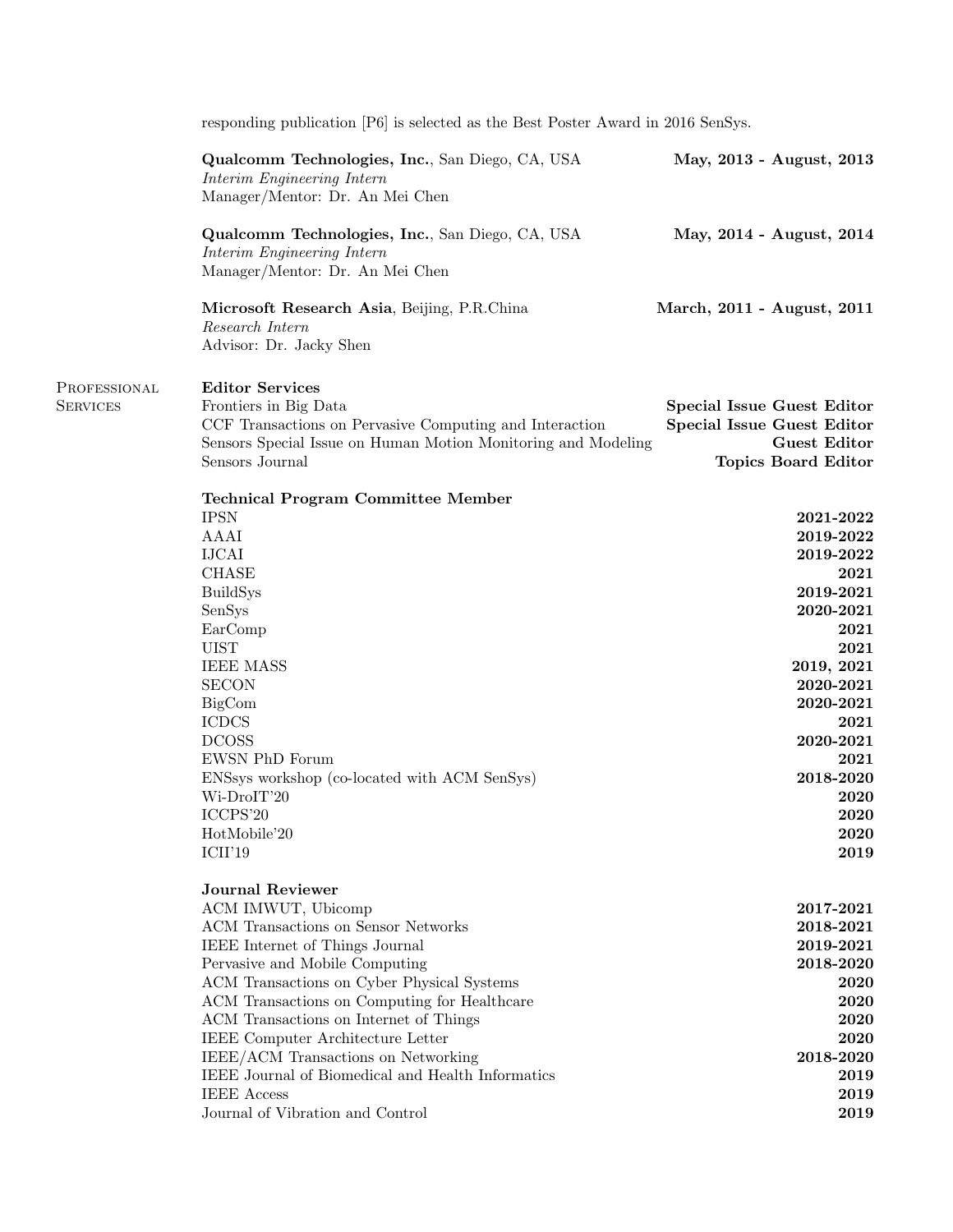| Journal of Engineering Mechanics<br>IEEE Transactions on Services Computing<br>Sensor Journal<br>Engineering Science and Technology, an International Journal<br>IEEE Transactions on Mobile Computing<br><b>IEEE</b> Computer Magazine                                                                                                                                                                                                                                                                                                                                                       | 2019<br>2019<br>2018-2019<br>2018<br>2016<br>2016                                                                                          |
|-----------------------------------------------------------------------------------------------------------------------------------------------------------------------------------------------------------------------------------------------------------------------------------------------------------------------------------------------------------------------------------------------------------------------------------------------------------------------------------------------------------------------------------------------------------------------------------------------|--------------------------------------------------------------------------------------------------------------------------------------------|
| <b>Proposal Reviewer</b><br>National Science Foundation Review Panel<br>MIPS proposals                                                                                                                                                                                                                                                                                                                                                                                                                                                                                                        | 2020<br>2019                                                                                                                               |
| <b>PhD Thesis Committee Member</b><br>Wenqian Dong (UC Merced)<br>Amelie Bonde (Carnegie Mellon University)<br>Carlos Ruiz (Carnegie Mellon University)                                                                                                                                                                                                                                                                                                                                                                                                                                       | Spring, 2022<br>Nov, 2021<br>Nov, 2019                                                                                                     |
| <b>PhD</b> Thesis Reviewer<br>Miao He (Tsinghua University)                                                                                                                                                                                                                                                                                                                                                                                                                                                                                                                                   | May, 2020                                                                                                                                  |
| <b>Steering/Advising Committee</b><br>3rd DATA (co-located with ACM SenSys/BuildSys20)<br>2nd DFHS (co-located with ACM BuildSys20)                                                                                                                                                                                                                                                                                                                                                                                                                                                           | Nov, 2020<br>Nov, 2020                                                                                                                     |
| Technical Program Committee Chair/Organizer<br>Mini-Symposia: Physics-Informed Machine Learning for Smart City<br>3rd CPD 2020 (co-located with ACM Ubicomp20)<br>2nd CML-IoT 2020 (co-located with ACM Ubicomp20)<br>AiFiAutoCheckout Competition (co-located with CPS-IoT Week 2020)<br>2nd DATA workshop (co-located with ACM SenSys19)<br>1st DFHS (co-located with ACM BuildSys19)<br>2nd CPD 2019 (co-located with ACM Ubicomp19)<br>1st CML-IoT 2019 (co-located with ACM Ubicomp19)<br>1st DATA workshop (co-located with ACM SenSys)<br>1st CPD 2018 (co-located with ACM Ubicomp18) | MMLDT-CSET 2021<br>Sept, 2020<br>Sept, 2020<br>April, 2020<br>Nov, 2019<br>Nov, 2019<br>Sept, 2019<br>Sept, 2019<br>Nov, 2018<br>Oct, 2018 |
| Panelist/Judge<br>DATA 2021: Data Acquisition, Analysis and Reuse for $AI + IoT$ Applications<br>CMU ECE Panel "Women in Academia: Yes We Can'<br>CS4Me Hackthon by the Computing Alliance of Hispanic-Serving Institutions<br>EWSN 2021 PhD Forum<br>Junior Faculty/Researcher Panel at HotMobile 2020<br>Doctoral Colloquium at Ubicomp/ISWC 2019                                                                                                                                                                                                                                           | Nov, 2021<br>Apr, 2021<br>March, 2021<br>Feb, 2021<br><b>March</b> , 2020<br>Sept, 2019                                                    |
| <b>Conference Session Chair</b><br>SenSys 2020 Session 8: Staying Healthy [Human Activity & Health]<br>SECON 2020 Session 2: Sensing and AR<br>HotMobile 2020 Session 2: Mobile Sensing and Analytics<br>BuildSys 2019 Session II: Thermal Comfort                                                                                                                                                                                                                                                                                                                                            | Nov, 2020<br>June, 2020<br><b>March</b> , 2020<br>Nov, 2019                                                                                |
| <b>Conference Organizing Committee</b><br>Community Engagement Chair: MobiSys 2021<br>Diversity Co-Chair: Ubicomp/ISWC 2021<br>Post/Demo Chair: BuildSys 2021<br>PhD Forum Chair: SenSys 2020-2021                                                                                                                                                                                                                                                                                                                                                                                            |                                                                                                                                            |